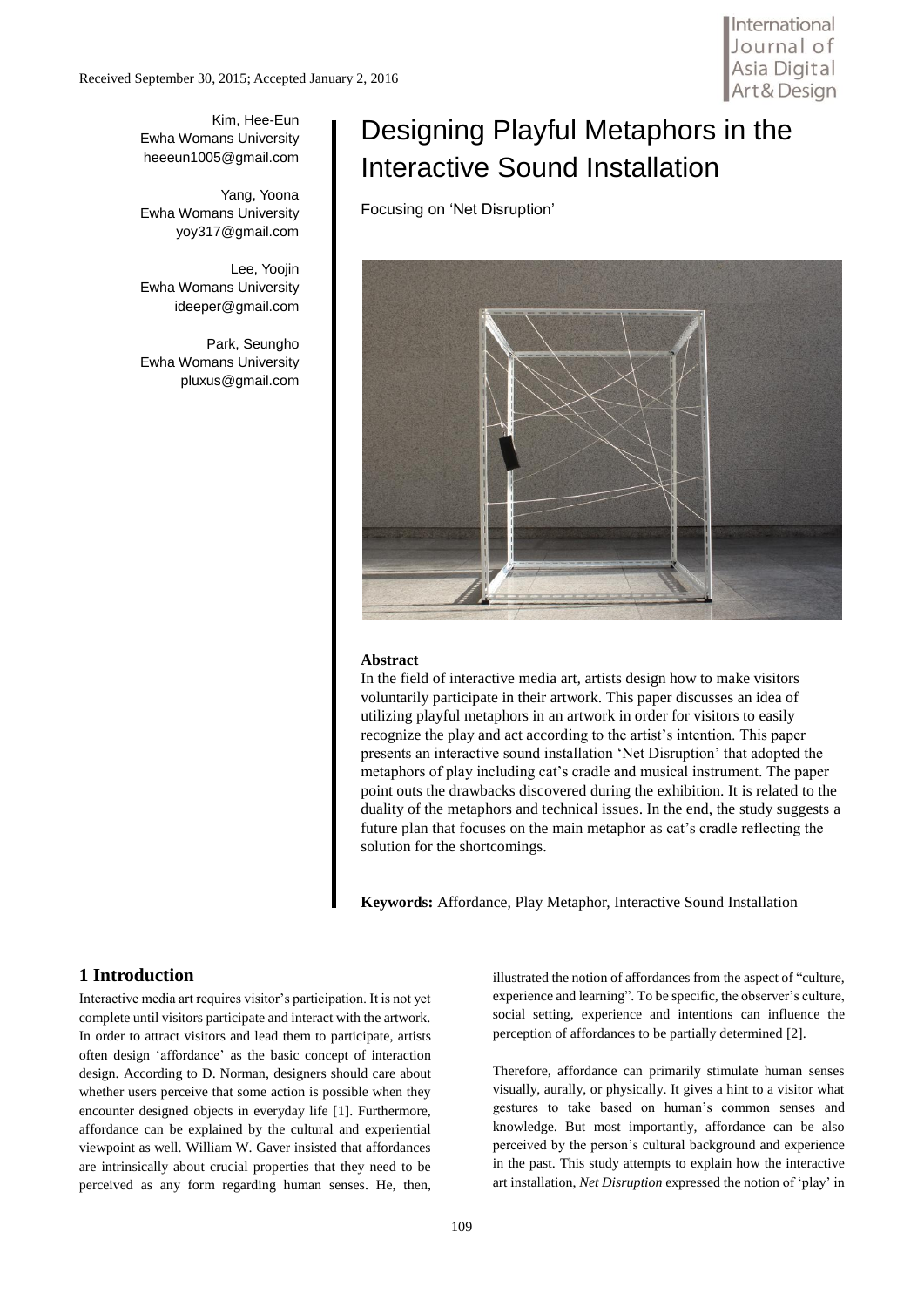its form and interactions and how visitors can react to the new form of art through interactions recognizing the similar playful metaphor that the person had played in the past as young.

This study, first, explains how the installation *Net Disruption* reflects the metaphors of play as affordances such as a traditional game and musical instrument. Next, it explains how metaphors enable visitors to easily recognize what they are expected to do in order to participate in an interactive media art, in general. Then, it illustrates the technical aspects of realizing the metaphor of play in this installation. Finally, it discusses the shortcomings discovered during the exhibition and suggests improvements. In the end, the study presents the future development of this artwork, reflecting the overall improvements that can be made through the entire study.

#### **2 The Concept of Play in 'Net Disruption'**

*Net Disruption* is an interactive sound installation in which the form takes after the string figures of cat's cradle and presents the geometric figure made from the division of space inside. When it's played, interactions take after the gestures of playing a stringed musical instrument. This artwork can be specifically categorized as ludic interface, which is inherently "playful" interface according to HCI. It is related to the concept of humans as playful creatures, introduced in 'Homo Ludens' by Huizinga [3].

This artwork has a dual aspect of playfulness including the form and the gestures of interactions. The table below briefly explains how the metaphors of play are constructed in the form, contents, and experience of the installation (Figure 1). *Net Disruption* has two aspects of play, implying cat's cradle and a musical instrument. First, this artwork was inspired by the division of space and geometric patterns occurring during cat's cradle play. Therefore, the installation anchored the strings randomly inside the cube representing the geometric figures. Through the geometric string figures, the fundamental visual form of the artwork is constructed. The space inside is divided into different scales and disrupted when a smartphone on a string triggers sound through vibrations when it moves along with the string.



Secondly, the installation leads to the playful interactions through gestures and sound, which play the most important role to compose substantive contents of this artwork. 12 strings are anchored in *Net Disruption*. This number implies the number of major scale of music. A visitor should take certain gestures in order to make sound as an outcome. This action occurs naturally as if "all play is a voluntary activity", mentioned by Huizinga [4]. These gestures have a metaphor of plunking the strings on a stringed instrument such as Korean traditional musical instrument, Gayageum.

The visual elements of the artwork extend to the auditory elements, so that audience can experience synesthesia while the two 'play' metaphors above converge. The experience for the synesthesia refers to the new experience, a slightly different from the experience of ordinary life with enjoyment and freshness.

#### **3 The Roles of Play Metaphors in the Interactive Media Art**

In *Net Disruption*, the roles of a play metaphor are demonstrated through interactions with visitors. Play metaphors have a significant role when it comes to interacting with *Net Disruption*. The diagram below shows the influences of playful metaphor on the interactive media art (Figure 2). A metaphor can influence the form, content, and experience of an interactive art, creating new experiences through digital media technology at the same time.

When the metaphor is reflected on the form, visitors can percept more intuitively what action they need to take according to the artist's intentions. When the metaphor is reflected on the contents, visitors can catch the message of the artwork more easily. Moreover, if a visitor has an experience of playing the metaphor that is reflected on the artwork, it will be much easier and more natural for the visitor to participate and play with it. However, the experience will be different from the visitor's expectations and experience in the past, because digital technology transforms a common experience into a whole new experience. In short, these three aspects mentioned above including the form, content and experience can be all referred



**Figure** 1 Conceptual Construction of 'Net Disruption' **Figure** 2 Illustration of the Influences of a Metaphor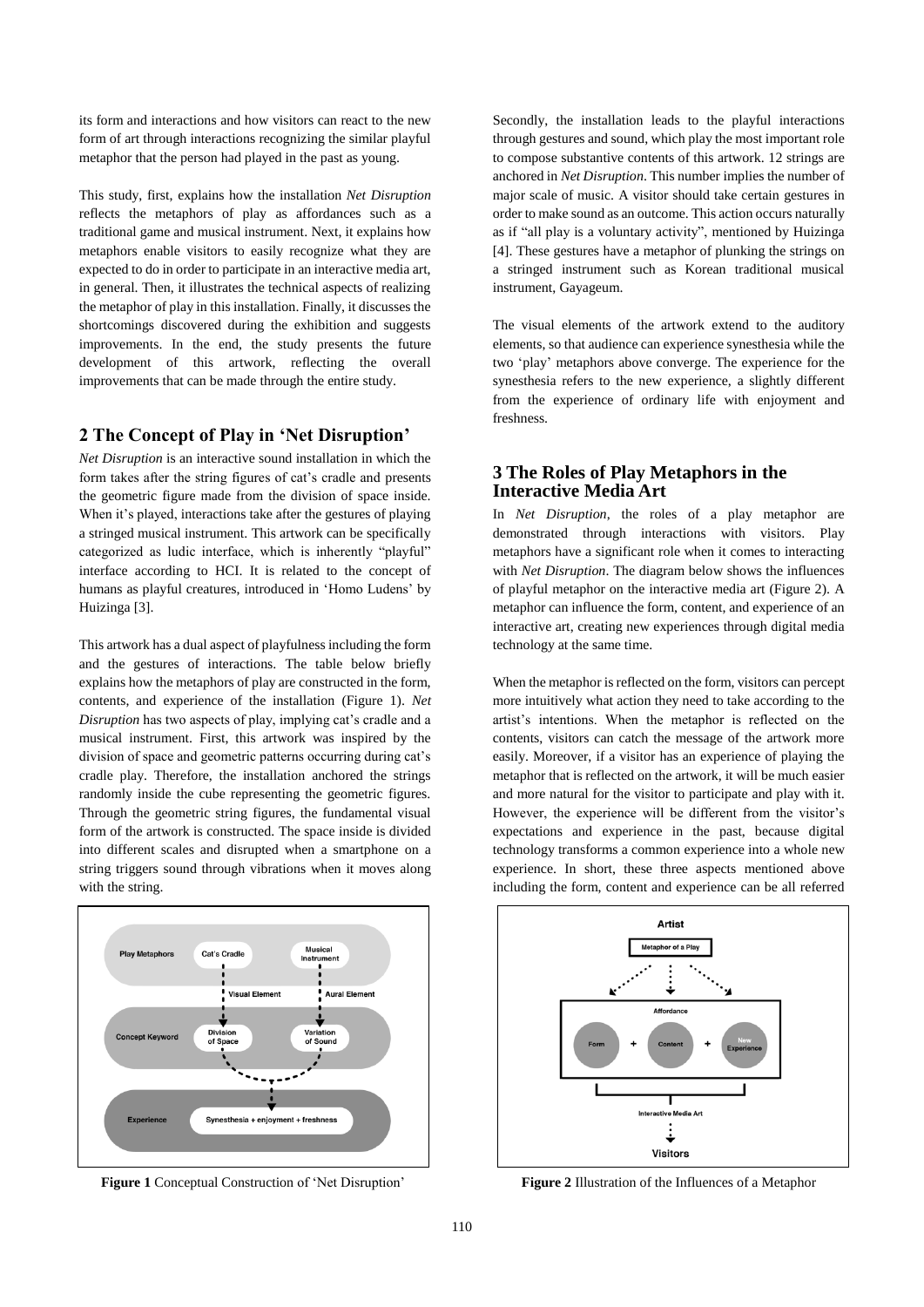to as affordance, which lead a visitor to take a certain action. Good affordance has a form of a 'metaphor' and there appears 'logic' between the interface and a desired event as well as 'clarity' during the process of interactions [5].

As seen from the artworks below (Figure 3), a physical object such as a bicycle or a spade gives a hint to a visitor what actions to take, working as a symbolic medium for the artwork. Visitors act based on their previous experiences and knowledge of a play. Utilizing a visitor's child memory and previous experience works as a starting point of interacting with the artwork.



**Figure 3** Left: Jeffrey Shaw <The Legible City>, Right: Everyware <Oasis>

Two examples below are interactive media art installed in the public space (Figure 4). The form itself is not in any degree different from the original shape of the rides we easily find in the playground. A visitor comes and plays with it thinking of the childhood memory and experience of playing the ride. Sound and light respectively work as a creative factor that makes difference to the common experience. Convergence of the visual element of light and the aural element of sound adds amusement and freshness to a usual experience.



**Figure 4** Left: Eness <A Tilt of Light>, Right: Daily tous les jours <Balancoires>

Next, two more examples (Figure 5) are interactive media art that encourage multiple visitors to interact and participate together with the installation. These artworks work as a musical instrument or a playful ride that generate either harmonious sound or ambient sound according to the movement of the participants. Specifically, in the picture on the left, visitors move around the chairs and sit on a random chair as if they play the game 'musical chairs' and listen to the different timbre of



**Figure 5** Left: Bobby Petersen <Musical Chairs>, Right: Meret Vollenweider <Sonic Motion>

## International Journal of Asia Digital

the sound each chair makes. In the picture on the right, visitors jump and climb around the bamboo structure, which is similar to the form of a jungle gym. These playful metaphors that are reflected through the form and content such as the game 'musical chairs' and a 'jungle gym' play an important role in an artwork, not only working as a cue for visitors to play their own music, but also to create melodies together with other participants [6].

In *Net Disruption*, playing cat's cradle is presented as a musical performance. The concept of cat's cradle is combined with the act of playing a stringed musical instrument. The installation works as a musical interface. When a visitor hangs a smartphone on a string and manipulates the string, the installation begins to work as a musical instrument. Through interactions, a visitor becomes a performer himself or herself creating sound. One or multiple visitors can participate at the same time and do the performance together.

#### **4 The Technical Aspects of Realizing Playful Metaphors in 'Net Disruption'**



**Figure 6** 3D Sketch of the Structure of 'Net Disruption'

*Net Disruption* is a cube-shaped interactive sound installation with the dimension of 1m in width, 1m in length, and 1m in height as shown in the sketch above (Figure 6). Strings are randomly attached to the edges of the cube that create different scale of spaces inside. The string patterns are the metaphor of a net and the division of the space represents disruption of a net as audience interacts and transforms the shape of the spaces inside. This division of space can be experienced from the multi-sensory perspective, including the visual elements and the aural elements as well.

The string patterns that divide space inside the cube are consistently transformed while strings are sunk down with smartphones hung on the string. As an input device, smartphones were utilized in order to send the data from the movements on the string. The computer receives data from the smartphones and transforms the data into sound according to the mapping strategy. Therefore, a special case for smartphones was necessary to make a smartphone freely move along with the string. The case was created through the 3D printer. It protects a smartphone and enables a smartphone to move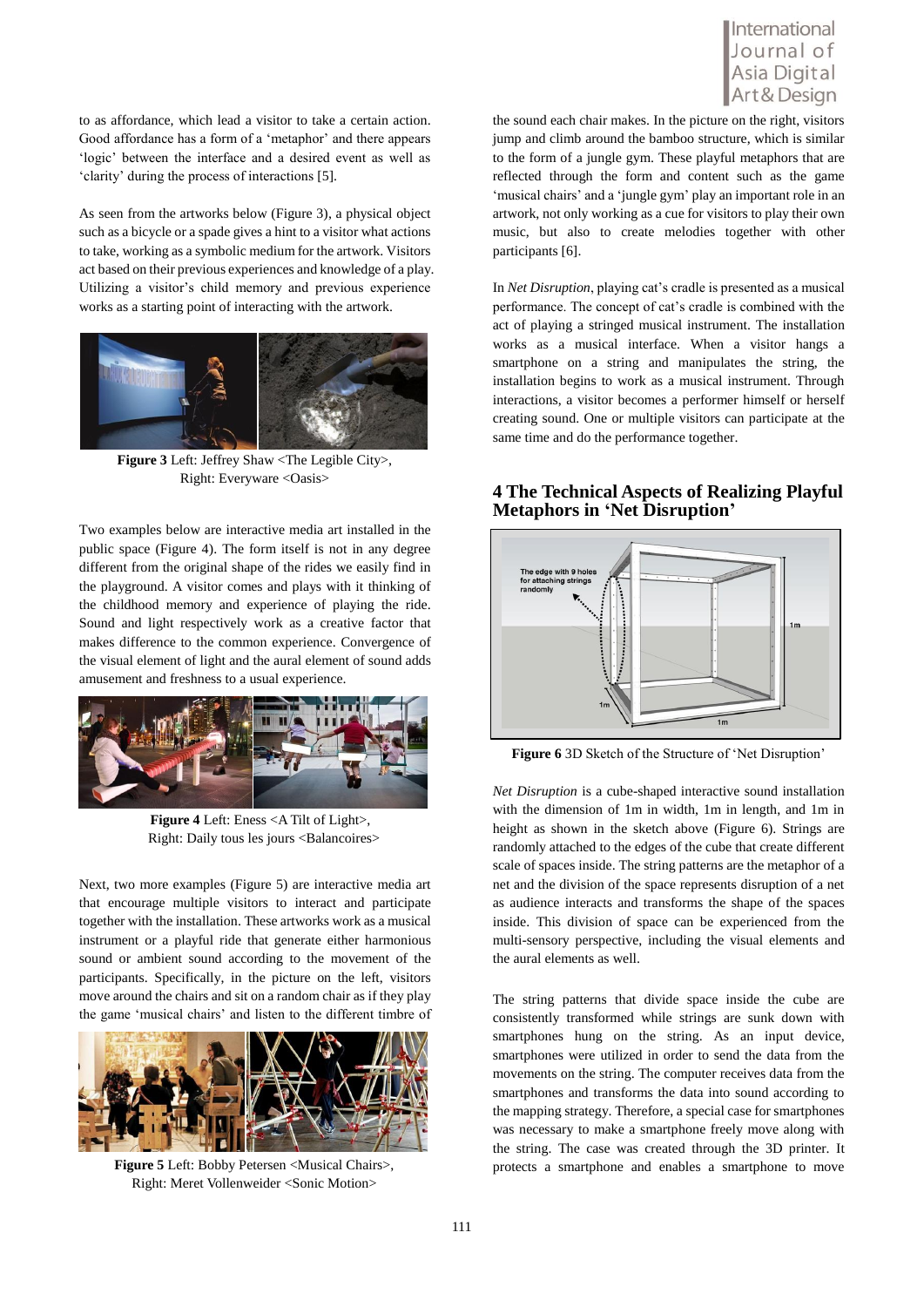

**Figure 7** Top: Case for Smartphones, Bottom: Three Gestures to Play with the Installation

smoothly on the string (Figure 7). There are mainly three gestures that the visitors can take in order to make sounds as the illustration on the bottom of the figure (Figure 7). Visitors can simply slide a smartphone along with the string, lift it or shake the string. When a smartphone is stuck at the middle of the string, the variations of sounds are made which lead to the variations of spaces as it visually and aurally disrupts the different scale of spaces inside. The pieces of the space divided by the strings are expanded or reduced by the gestures of audience.

Sound mapping was done through programs including OpenFrameworks, Xcode, Max/MSP and Logic Pro X. OpenFrameworks and Xcode were used to receive data from the sensors of a smartphone including the compass and the accelerometer. Xcode sends raw data from the sensors to the mapping in Max/MSP to transform the data into sound. Specifically, the data from the compass sensor is transformed into the pitch of sound. The range of the raw data from compass sensor is from 0 to 360 degree. The degree of data constantly goes up and down. Therefore, a compass sensor was considered to be appropriate for controlling the pitch of sound, which can make sound variations from low to high constantly. X, Y, Z values from the accelerometer sensor control loudness of sound. Logic Pro X software was used in order to transform pure sound



wave into MIDI bell sound. The diagram above illustrates how the sound mapping algorithm works (Figure 8).

In addition, the accelerometer sensor was used to create an event to make variations of sound. Data coming from Z-axis value have much greater variations than that from X or Y-axis values when a visitor shakes or lift up the string. Therefore, Z value was used to create an event that generates sound with higher amplitude and duration instantaneously when visitors vigorously lift or shake the string. In this way, when there are big changes in data, it creates random sound and adds to the coincidences of the play. On the other hand, X and Y values were used to generate certain range of sound continuously. The sound mapping strategy for *Net Disruption* is shown as the source code from Max/MSP (Figure 9).



**Figure 9** Source Code of Sound Mapping

### **5 Exhibition and Evaluation**

*Net Disruption* was selected to have a showcase during the FutureEverything Festival held in Manchester City Hall, UK in February 2015. During the conference, *Net Disruption* was introduced as 'Interactive Art Performance' for the installation shows its interface as a musical instrument. Through performance, visitors learned how to interact with the installation and played with it after the presentation. Pictures above describe how visitors interacted with the installation and participated in the performance (Figure 10).

Visitors shook a string with one hand, while pressing it with the other hand as if playing an instrument. Usually, two people participated at the same time and played together. The way of playing with the installation varied depending on each person. In the meanwhile, there were some feedbacks from the visitors **Figure 8** Structure of Sound Mapping Algorithm related to the sound of the artwork. Some visitors recommended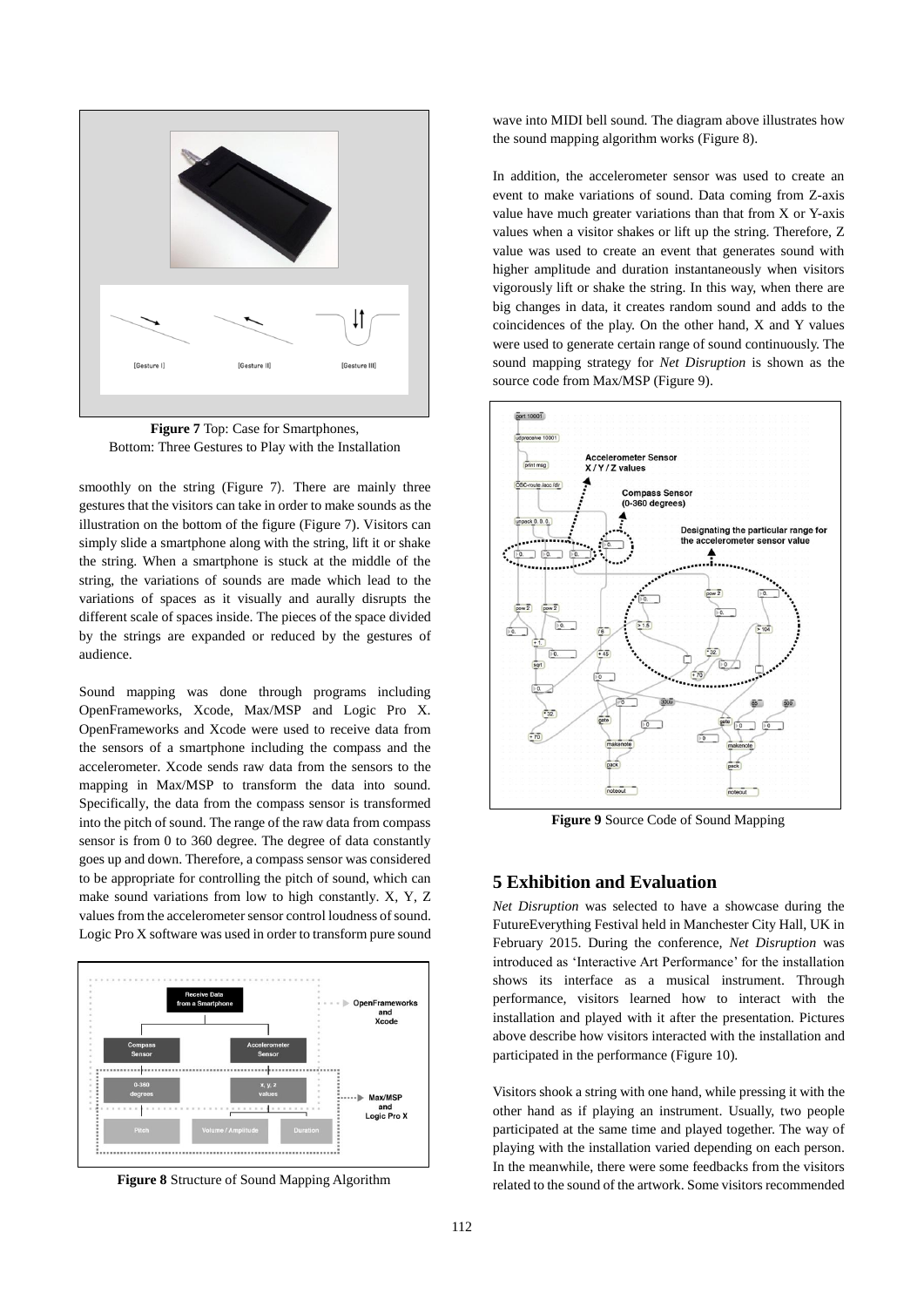### International Journal of Asia Digital Art & Desian



**Figure 10** 'Net Disruption', Showcase in City Hall, Manchester

for the artwork to be a more delicate musical instrument that can control volume and pitch more freely as if a traditional musical instrument produces sound with controllers.

There were some shortcomings discovered during the exhibition as in the following. One of the prominent weaknesses was that there was a collision between the two different metaphors of 'play', which were cat's cradle and playing a musical instrument. Due to the duality of 'play' metaphors that are reflected on the installation, metaphors of the play overlapped and didn't work properly as clear affordances. The form of the installation reflected the concept of space division from cat's cradle play. The interaction reflected the metaphor of playing an instrument. There should have been one single integrated metaphor that has a main metaphor and sub metaphors that support the main metaphor. Thus, there could have been a clearer distinction between the main and sub metaphors, which indicate certain actions visitors mainly have to do in order to participate.

Another shortcoming related to the technological issues was that the installation didn't work properly as a musical instrument. Since the installation was presented as a musical performance before audience, visitors might have expected an elaborate musical instrument that enables them to control pitch and volume of sound more freely and easily. For instance, 12 strings that are attached to the artwork could have been analyzed by the different degrees and applied more delicate sound mapping that allow visitors to play the installation as a traditional musical instrument.

#### **6 Moving Forward**

In order for this artwork to properly provide affordances to visitors, it needs to have more delicate work as a musical instrument or as a cat's cradle play. It has to have a clear identification of which play to reflect as interactions. Therefore, the future plan of this work will be reflecting the motions of cat's cradle for the interactions as well. Furthermore, detailed sound mapping should be applied to the installation in order for visitors to freely and easily control the elements of sound.

The future plan of *Net Disruption* is illustrated in the sketch (Figure 11). *Net Disruption* anchored strings in the cube, which clearly worked as the visual element. Besides, the smartphone swinging through the movement of the strings stood out as the visual object. However, hands and thread are the visual objects while generating geometric patterns and interaction between players in the real cat's cradle play. Thus, the cube frame and the smartphone can be the serious impediments to form refined interface which leads visitors' interaction of the play metaphor concerning on the cat's cradle in this artwork. Therefore, in this future plan, small-sized accelerometer sensors, compass sensors, and speakers will be directly utilized, hanging on strings, not as the components of a smartphone. In addition, visitors will control strings more freely with their hands out of a solid frame. Instead of a fixed cube-frame, a pivot will exist in the middle linking 12 strings. Each string has a hole on the edge in order for visitors to put their fingers inside and then move the string. It will give a few options for visitors. A visitor will be able to play alone with the new instrument because holding different strings by using one finger. Also, multiple visitors can play together with the instrument since they can hold each string. It will allow visitors to act as playing cat's cradle not only by oneself, but also with others. This way of playing with the artwork by visitors will make more diverse visual patterns as well as various sounds in the artwork.

Furthermore, in order to make this artwork more elaborate musical instrument, sound with a continuous scale has to occur



**Figure 11** Future plan of 'Net Disruption'